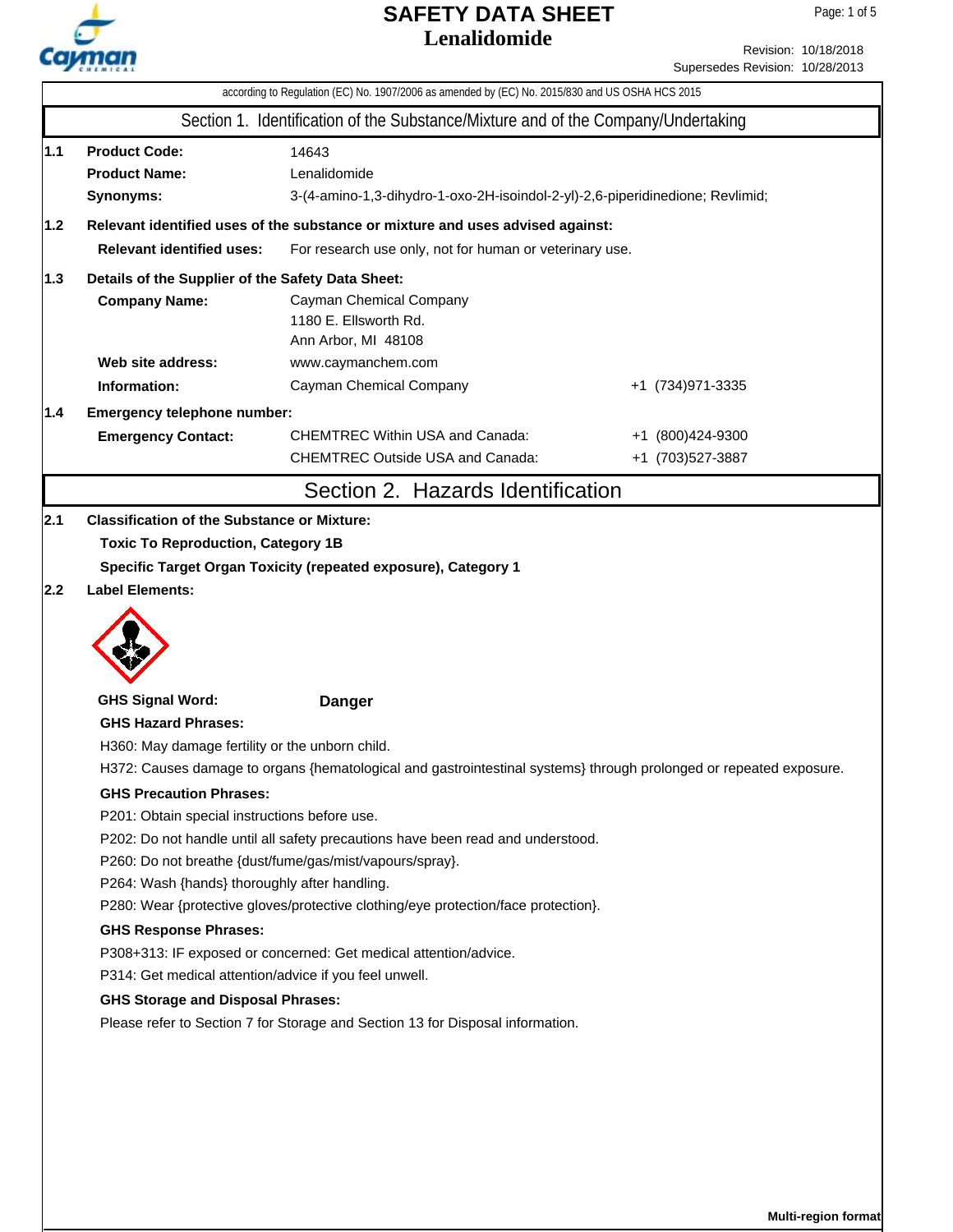|               |                                                                   |                                 |                                                                                                                                                                                             | <b>SAFETY DATA SHEET</b> |                     | Page: 2 of 5                                                                                            |  |  |
|---------------|-------------------------------------------------------------------|---------------------------------|---------------------------------------------------------------------------------------------------------------------------------------------------------------------------------------------|--------------------------|---------------------|---------------------------------------------------------------------------------------------------------|--|--|
|               |                                                                   |                                 | Lenalidomide                                                                                                                                                                                |                          |                     | Revision: 10/18/2018                                                                                    |  |  |
|               |                                                                   |                                 |                                                                                                                                                                                             |                          |                     | Supersedes Revision: 10/28/2013                                                                         |  |  |
| 2.3           |                                                                   | <b>Adverse Human Health</b>     | Causes damage to organs {hematological and gastrointestinal systems} through prolonged or                                                                                                   |                          |                     |                                                                                                         |  |  |
|               |                                                                   | <b>Effects and Symptoms:</b>    | repeated exposure.                                                                                                                                                                          |                          |                     |                                                                                                         |  |  |
|               |                                                                   |                                 | Material may be irritating to the mucous membranes and upper respiratory tract.                                                                                                             |                          |                     |                                                                                                         |  |  |
|               |                                                                   |                                 | May be harmful by inhalation, ingestion, or skin absorption.                                                                                                                                |                          |                     |                                                                                                         |  |  |
|               |                                                                   |                                 | May cause eye, skin, or respiratory system irritation.<br>May damage fertility or the unborn child.                                                                                         |                          |                     |                                                                                                         |  |  |
|               |                                                                   |                                 |                                                                                                                                                                                             |                          |                     | To the best of our knowledge, the toxicological properties have not been thoroughly investigated.       |  |  |
|               |                                                                   |                                 | Section 3. Composition/Information on Ingredients                                                                                                                                           |                          |                     |                                                                                                         |  |  |
| CAS#/         |                                                                   |                                 | Hazardous Components (Chemical Name)/                                                                                                                                                       | <b>Concentration</b>     | EC No./             | <b>GHS Classification</b>                                                                               |  |  |
| <b>RTECS#</b> |                                                                   | <b>REACH Registration No.</b>   |                                                                                                                                                                                             |                          | <b>EC Index No.</b> |                                                                                                         |  |  |
|               | 191732-72-6                                                       | Lenalidomide                    |                                                                                                                                                                                             | 100.0%                   | 691-297-1           | Toxic Repro. 1B: H360                                                                                   |  |  |
|               | TM7342160                                                         |                                 |                                                                                                                                                                                             |                          | NA.                 | STOT (RE) 1: H372                                                                                       |  |  |
|               |                                                                   |                                 | Section 4. First Aid Measures                                                                                                                                                               |                          |                     |                                                                                                         |  |  |
| 4.1           |                                                                   | <b>Description of First Aid</b> |                                                                                                                                                                                             |                          |                     |                                                                                                         |  |  |
|               | <b>Measures:</b>                                                  |                                 |                                                                                                                                                                                             |                          |                     |                                                                                                         |  |  |
|               |                                                                   | In Case of Inhalation:          |                                                                                                                                                                                             |                          |                     | Remove to fresh air. If not breathing, give artificial respiration or give oxygen by trained personnel. |  |  |
|               |                                                                   |                                 | Get immediate medical attention.                                                                                                                                                            |                          |                     |                                                                                                         |  |  |
|               |                                                                   | In Case of Skin Contact:        | Immediately wash skin with soap and plenty of water for at least 20 minutes. Remove contaminated                                                                                            |                          |                     |                                                                                                         |  |  |
|               |                                                                   |                                 | clothing. Get medical attention if symptoms occur. Wash clothing before reuse.                                                                                                              |                          |                     |                                                                                                         |  |  |
|               |                                                                   | In Case of Eye Contact:         | Hold eyelids apart and flush eyes with plenty of water for at least 20 minutes. Have eyes examined                                                                                          |                          |                     |                                                                                                         |  |  |
|               |                                                                   |                                 | and tested by medical personnel.                                                                                                                                                            |                          |                     |                                                                                                         |  |  |
|               |                                                                   | In Case of Ingestion:           | Wash out mouth with water provided person is conscious. Never give anything by mouth to an<br>unconscious person. Get medical attention. Do NOT induce vomiting unless directed to do so by |                          |                     |                                                                                                         |  |  |
|               |                                                                   |                                 | medical personnel.                                                                                                                                                                          |                          |                     |                                                                                                         |  |  |
|               |                                                                   |                                 | Section 5. Fire Fighting Measures                                                                                                                                                           |                          |                     |                                                                                                         |  |  |
| 5.1           |                                                                   | <b>Suitable Extinguishing</b>   |                                                                                                                                                                                             |                          |                     |                                                                                                         |  |  |
|               | Media:                                                            |                                 | Use alcohol-resistant foam, carbon dioxide, water, or dry chemical spray.<br>Use water spray to cool fire-exposed containers.                                                               |                          |                     |                                                                                                         |  |  |
|               | Unsuitable Extinguishing A solid water stream may be inefficient. |                                 |                                                                                                                                                                                             |                          |                     |                                                                                                         |  |  |
|               | Media:                                                            |                                 |                                                                                                                                                                                             |                          |                     |                                                                                                         |  |  |
| 5.2           |                                                                   |                                 | Flammable Properties and No data available.                                                                                                                                                 |                          |                     |                                                                                                         |  |  |
|               | Hazards:                                                          |                                 |                                                                                                                                                                                             |                          |                     |                                                                                                         |  |  |
|               |                                                                   |                                 | No data available.                                                                                                                                                                          |                          |                     |                                                                                                         |  |  |
|               | Flash Pt:                                                         |                                 | No data.                                                                                                                                                                                    |                          |                     |                                                                                                         |  |  |
|               |                                                                   | <b>Explosive Limits:</b>        | LEL: No data.                                                                                                                                                                               | UEL: No data.            |                     |                                                                                                         |  |  |
|               |                                                                   | <b>Autoignition Pt:</b>         | No data.                                                                                                                                                                                    |                          |                     |                                                                                                         |  |  |
| 5.3           |                                                                   |                                 | Fire Fighting Instructions: As in any fire, wear self-contained breathing apparatus pressure-demand (NIOSH approved or                                                                      |                          |                     |                                                                                                         |  |  |
|               |                                                                   |                                 | equivalent), and full protective gear to prevent contact with skin and eyes.                                                                                                                |                          |                     |                                                                                                         |  |  |
|               |                                                                   |                                 |                                                                                                                                                                                             |                          |                     |                                                                                                         |  |  |
|               |                                                                   |                                 |                                                                                                                                                                                             |                          |                     |                                                                                                         |  |  |
|               |                                                                   |                                 |                                                                                                                                                                                             |                          |                     |                                                                                                         |  |  |
|               |                                                                   |                                 |                                                                                                                                                                                             |                          |                     |                                                                                                         |  |  |
|               |                                                                   |                                 |                                                                                                                                                                                             |                          |                     |                                                                                                         |  |  |
|               |                                                                   |                                 |                                                                                                                                                                                             |                          |                     |                                                                                                         |  |  |
|               |                                                                   |                                 |                                                                                                                                                                                             |                          |                     |                                                                                                         |  |  |
|               |                                                                   |                                 |                                                                                                                                                                                             |                          |                     |                                                                                                         |  |  |
|               |                                                                   |                                 |                                                                                                                                                                                             |                          |                     |                                                                                                         |  |  |

**Multi-region format**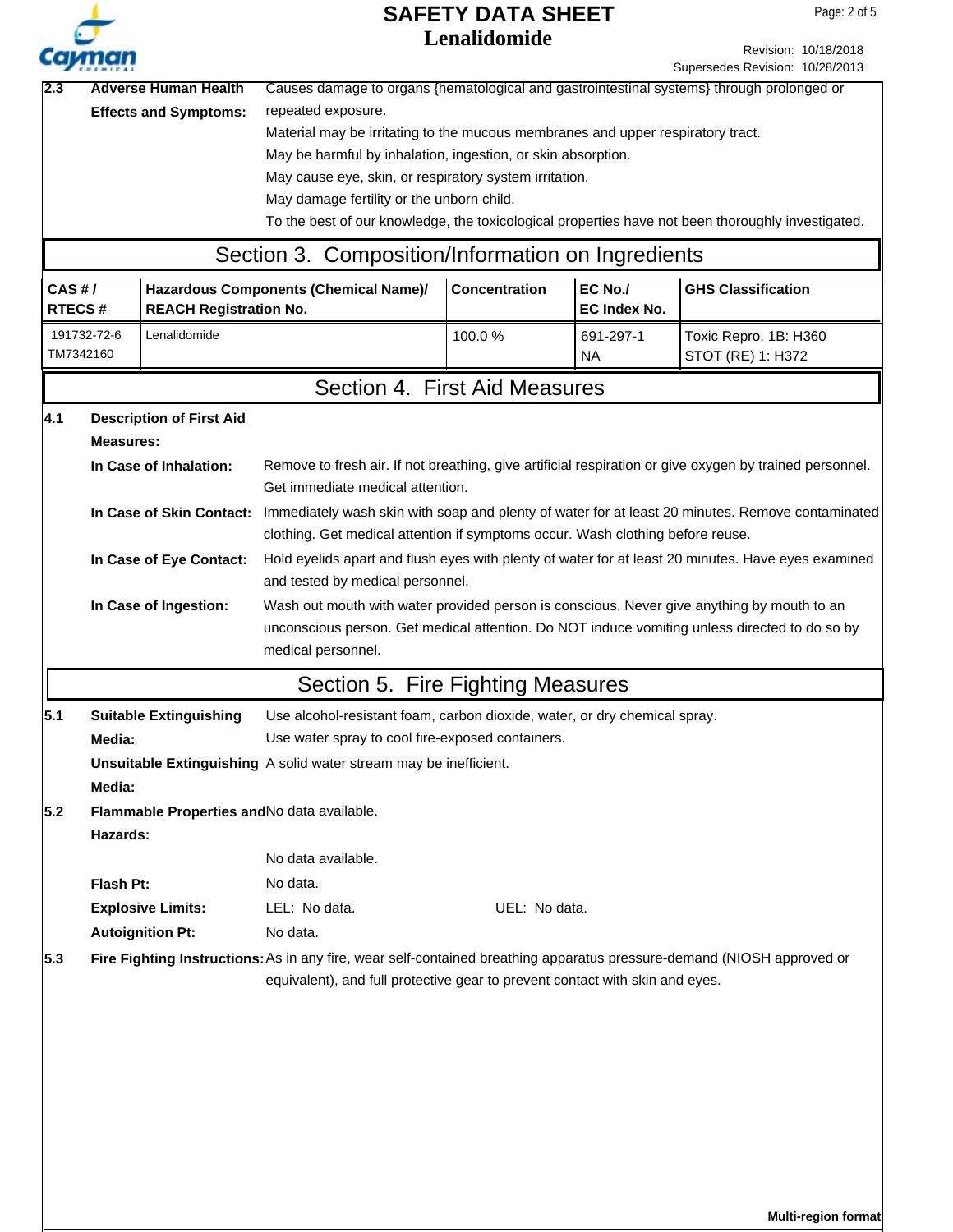

Revision: 10/18/2018 Supersedes Revision: 10/28/2013

|                                     |                                                                                                                          | Section 6. Accidental Release Measures                                                               |  |  |  |  |
|-------------------------------------|--------------------------------------------------------------------------------------------------------------------------|------------------------------------------------------------------------------------------------------|--|--|--|--|
| 6.1                                 | <b>Protective Precautions,</b>                                                                                           | Avoid raising and breathing dust, and provide adequate ventilation.                                  |  |  |  |  |
|                                     | Protective Equipment and As conditions warrant, wear a NIOSH approved self-contained breathing apparatus, or respirator, |                                                                                                      |  |  |  |  |
|                                     | <b>Emergency Procedures:</b>                                                                                             | and appropriate personal protection (rubber boots, safety goggles, and heavy rubber gloves).         |  |  |  |  |
| 6.2                                 | <b>Environmental</b>                                                                                                     | Take steps to avoid release into the environment, if safe to do so.                                  |  |  |  |  |
|                                     | <b>Precautions:</b>                                                                                                      |                                                                                                      |  |  |  |  |
| 6.3                                 |                                                                                                                          | Methods and Material For Contain spill and collect, as appropriate.                                  |  |  |  |  |
|                                     | Containment and Cleaning Transfer to a chemical waste container for disposal in accordance with local regulations.       |                                                                                                      |  |  |  |  |
|                                     | Up:                                                                                                                      |                                                                                                      |  |  |  |  |
|                                     |                                                                                                                          | Section 7. Handling and Storage                                                                      |  |  |  |  |
| 7.1                                 |                                                                                                                          | Precautions To Be Taken Avoid breathing dust/fume/gas/mist/vapours/spray.                            |  |  |  |  |
|                                     | Avoid prolonged or repeated exposure.<br>in Handling:                                                                    |                                                                                                      |  |  |  |  |
| 7.2                                 | Precautions To Be Taken Keep container tightly closed.                                                                   |                                                                                                      |  |  |  |  |
|                                     | in Storing:                                                                                                              | Store in accordance with information listed on the product insert.                                   |  |  |  |  |
|                                     |                                                                                                                          | Section 8. Exposure Controls/Personal Protection                                                     |  |  |  |  |
| 8.1                                 | <b>Exposure Parameters:</b>                                                                                              |                                                                                                      |  |  |  |  |
| 8.2                                 | <b>Exposure Controls:</b>                                                                                                |                                                                                                      |  |  |  |  |
| 8.2.1                               | <b>Engineering Controls</b>                                                                                              | Use process enclosures, local exhaust ventilation, or other engineering controls to control airborne |  |  |  |  |
|                                     | (Ventilation etc.):                                                                                                      | levels below recommended exposure limits.                                                            |  |  |  |  |
| 8.2.2                               | <b>Personal protection equipment:</b>                                                                                    |                                                                                                      |  |  |  |  |
|                                     | <b>Eye Protection:</b>                                                                                                   | Safety glasses                                                                                       |  |  |  |  |
|                                     | <b>Protective Gloves:</b>                                                                                                | Compatible chemical-resistant gloves                                                                 |  |  |  |  |
| Other Protective Clothing: Lab coat |                                                                                                                          |                                                                                                      |  |  |  |  |
|                                     | <b>Respiratory Equipment</b><br>NIOSH approved respirator, as conditions warrant.                                        |                                                                                                      |  |  |  |  |
|                                     | (Specify Type):                                                                                                          |                                                                                                      |  |  |  |  |
|                                     | Work/Hygienic/Maintenan Do not take internally.                                                                          |                                                                                                      |  |  |  |  |
|                                     | Facilities storing or utilizing this material should be equipped with an eyewash and a safety shower.<br>ce Practices:   |                                                                                                      |  |  |  |  |
|                                     | Wash thoroughly after handling.                                                                                          |                                                                                                      |  |  |  |  |
|                                     | No data available.                                                                                                       |                                                                                                      |  |  |  |  |
|                                     |                                                                                                                          | Section 9. Physical and Chemical Properties                                                          |  |  |  |  |
| 9.1                                 |                                                                                                                          | <b>Information on Basic Physical and Chemical Properties</b>                                         |  |  |  |  |
|                                     | <b>Physical States:</b>                                                                                                  | $\lceil$ $\rfloor$ Gas<br>[ ] Liquid<br>[X] Solid                                                    |  |  |  |  |
|                                     | <b>Appearance and Odor:</b>                                                                                              | A crystalline solid                                                                                  |  |  |  |  |
|                                     | pH:                                                                                                                      | No data.                                                                                             |  |  |  |  |
|                                     | <b>Melting Point:</b>                                                                                                    | No data.                                                                                             |  |  |  |  |
|                                     | <b>Boiling Point:</b>                                                                                                    | No data.                                                                                             |  |  |  |  |
|                                     | Flash Pt:                                                                                                                | No data.                                                                                             |  |  |  |  |
|                                     | <b>Evaporation Rate:</b>                                                                                                 | No data.                                                                                             |  |  |  |  |
|                                     | Flammability (solid, gas):                                                                                               | No data available.                                                                                   |  |  |  |  |
|                                     | <b>Explosive Limits:</b>                                                                                                 | LEL: No data.<br>UEL: No data.                                                                       |  |  |  |  |
|                                     | Vapor Pressure (vs. Air or mm                                                                                            | No data.                                                                                             |  |  |  |  |
|                                     | $Hg$ ):                                                                                                                  |                                                                                                      |  |  |  |  |
|                                     | Vapor Density (vs. Air = 1):                                                                                             | No data.                                                                                             |  |  |  |  |
|                                     |                                                                                                                          |                                                                                                      |  |  |  |  |
|                                     |                                                                                                                          | <b>Multi-region format</b>                                                                           |  |  |  |  |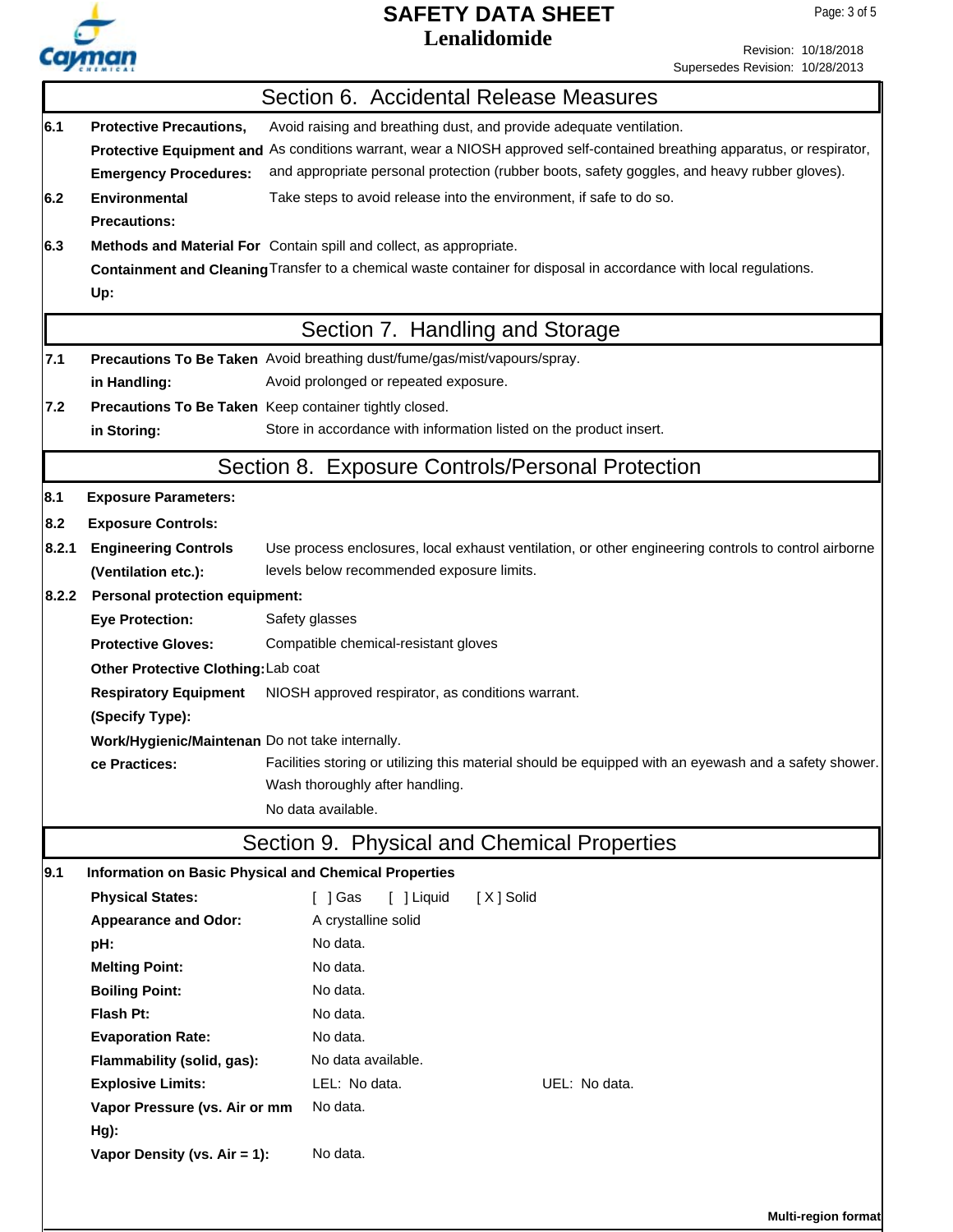

|      | Specific Gravity (Water = 1):                       |  | No data.                                                                                                     |  |            |             |              |                     |  |
|------|-----------------------------------------------------|--|--------------------------------------------------------------------------------------------------------------|--|------------|-------------|--------------|---------------------|--|
|      | <b>Solubility in Water:</b>                         |  | No data.                                                                                                     |  |            |             |              |                     |  |
|      | <b>Solubility Notes:</b>                            |  | ~0.5 mg/ml in a 1:1 solution of DMF:PBS (pH 7.2); ~16 mg/ml in DMSO & DMF;                                   |  |            |             |              |                     |  |
|      | <b>Octanol/Water Partition</b>                      |  | No data.                                                                                                     |  |            |             |              |                     |  |
|      | <b>Coefficient:</b>                                 |  |                                                                                                              |  |            |             |              |                     |  |
|      | <b>Autoignition Pt:</b>                             |  | No data.                                                                                                     |  |            |             |              |                     |  |
|      | <b>Decomposition Temperature:</b>                   |  | No data.                                                                                                     |  |            |             |              |                     |  |
|      | <b>Viscosity:</b>                                   |  | No data.                                                                                                     |  |            |             |              |                     |  |
| 9.2  | <b>Other Information</b>                            |  |                                                                                                              |  |            |             |              |                     |  |
|      |                                                     |  |                                                                                                              |  |            |             |              |                     |  |
|      | <b>Percent Volatile:</b>                            |  | No data.                                                                                                     |  |            |             |              |                     |  |
|      | <b>Molecular Formula &amp; Weight:</b>              |  | C13H13N3O3<br>259.3                                                                                          |  |            |             |              |                     |  |
|      |                                                     |  | Section 10. Stability and Reactivity                                                                         |  |            |             |              |                     |  |
| 10.1 | <b>Reactivity:</b>                                  |  | No data available.                                                                                           |  |            |             |              |                     |  |
| 10.2 | Stability:                                          |  | Unstable [ ]<br>Stable [X]                                                                                   |  |            |             |              |                     |  |
| 10.3 | <b>Stability Note(s):</b>                           |  | Stable if stored in accordance with information listed on the product insert.                                |  |            |             |              |                     |  |
|      | <b>Polymerization:</b>                              |  | Will occur [ ]<br>Will not occur [X]                                                                         |  |            |             |              |                     |  |
| 10.4 | <b>Conditions To Avoid:</b>                         |  | No data available.                                                                                           |  |            |             |              |                     |  |
| 10.5 | Incompatibility - Materials strong oxidizing agents |  |                                                                                                              |  |            |             |              |                     |  |
|      | <b>To Avoid:</b>                                    |  |                                                                                                              |  |            |             |              |                     |  |
| 10.6 | <b>Hazardous</b>                                    |  |                                                                                                              |  |            |             |              |                     |  |
|      | Decomposition or                                    |  | carbon dioxide<br>carbon monoxide                                                                            |  |            |             |              |                     |  |
|      | <b>Byproducts:</b>                                  |  | nitrogen oxides                                                                                              |  |            |             |              |                     |  |
|      |                                                     |  |                                                                                                              |  |            |             |              |                     |  |
|      |                                                     |  | Section 11. Toxicological Information                                                                        |  |            |             |              |                     |  |
| 11.1 | Information on                                      |  | The toxicological effects of this product have not been thoroughly studied.                                  |  |            |             |              |                     |  |
|      | <b>Toxicological Effects:</b>                       |  | Lenalidomide - Toxicity Data: Oral TDLO (human): 9 mg/kg/4W (intermittent); Oral TDLO (rat):<br>6,000 mg/kg; |  |            |             |              |                     |  |
|      |                                                     |  |                                                                                                              |  |            |             |              |                     |  |
|      | <b>Chronic Toxicological</b>                        |  | Lenalidomide - Investigated as a drug and reproductive effector.                                             |  |            |             |              |                     |  |
|      | Effects:                                            |  | Only select Registry of Toxic Effects of Chemical Substances (RTECS) data is presented here.                 |  |            |             |              |                     |  |
|      |                                                     |  | See actual entry in RTECS for complete information.                                                          |  |            |             |              |                     |  |
|      |                                                     |  | Lenalidomide RTECS Number: TM7342160                                                                         |  |            |             |              |                     |  |
| CAS# |                                                     |  | <b>Hazardous Components (Chemical Name)</b>                                                                  |  | <b>NTP</b> | <b>IARC</b> | <b>ACGIH</b> | <b>OSHA</b>         |  |
|      | Lenalidomide<br>191732-72-6                         |  |                                                                                                              |  | n.a.       | n.a.        | n.a.         | n.a.                |  |
|      |                                                     |  | Section 12. Ecological Information                                                                           |  |            |             |              |                     |  |
| 12.1 | <b>Toxicity:</b>                                    |  | Avoid release into the environment.                                                                          |  |            |             |              |                     |  |
|      |                                                     |  | Runoff from fire control or dilution water may cause pollution.                                              |  |            |             |              |                     |  |
|      |                                                     |  |                                                                                                              |  |            |             |              |                     |  |
| 12.2 | <b>Persistence and</b>                              |  | No data available.                                                                                           |  |            |             |              |                     |  |
|      | Degradability:                                      |  |                                                                                                              |  |            |             |              |                     |  |
| 12.3 | <b>Bioaccumulative</b><br>No data available.        |  |                                                                                                              |  |            |             |              |                     |  |
|      | <b>Potential:</b>                                   |  |                                                                                                              |  |            |             |              |                     |  |
| 12.4 | <b>Mobility in Soil:</b>                            |  | No data available.                                                                                           |  |            |             |              |                     |  |
| 12.5 | <b>Results of PBT and vPvB</b> No data available.   |  |                                                                                                              |  |            |             |              |                     |  |
|      | assessment:                                         |  |                                                                                                              |  |            |             |              |                     |  |
| 12.6 | Other adverse effects:                              |  | No data available.                                                                                           |  |            |             |              |                     |  |
|      |                                                     |  |                                                                                                              |  |            |             |              |                     |  |
|      |                                                     |  |                                                                                                              |  |            |             |              |                     |  |
|      |                                                     |  |                                                                                                              |  |            |             |              | Multi-region format |  |